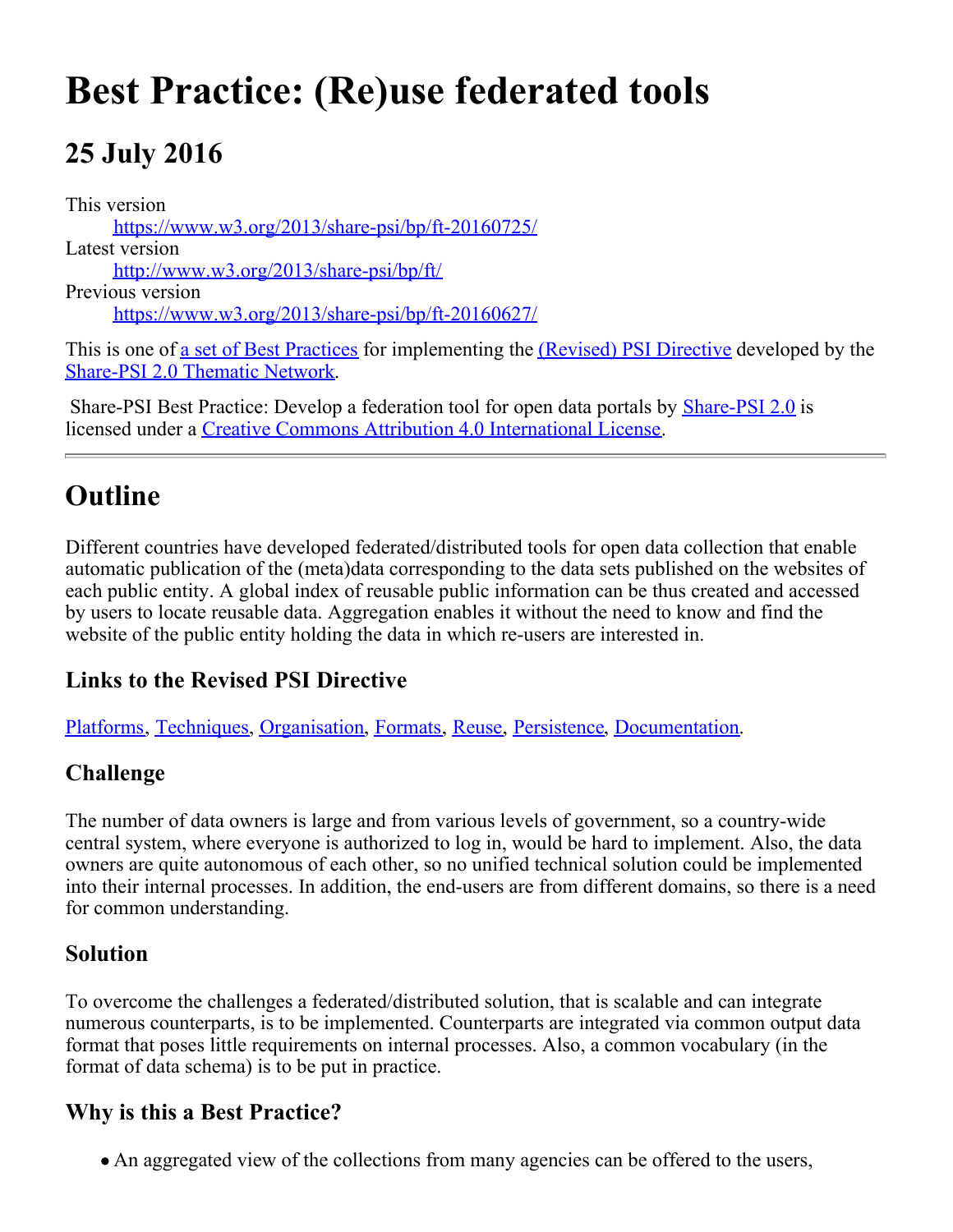allowing them to explore those collections at a single point of contact.

- A lot more public servants can take part in (meta)data creation and verification.
- The creation of (meta)data is close to the source of the data itself.
- The public agencies hold (and govern themselves) the data in their own environment.
- No need for centrally managed individual access management or lengthy (meta)data input forms.

# **How do I implement this Best Practice?**

To implement this best practice you will need some elements, among them:

- Use (or set up) a data portal as a single point where to federate all published datasets of the different public entities. Agree on the organisation of persistent URIs, where from the origin of the data can be accessed. URIs assigned should persistently identify the same thing over time and the thing identified should be also persistently available.
- Select (or agree on) an intermediate data structure/format. As more and more systems are interconnected with eachother, standardised solutions are preferable (eg W3C recommendation in a DCAT/RDF or ATOM format feed). Nevertheless, in some exceptional domain/local cases it could be as simple as CSV with agreed column names/descriptions.
- Select an existing (or develop a new) set of tools to push the data to a publication portal (eg a harvester and a national portal, European Open Data Portal). It is best that these work well with the process and tools the public servants use for their daily life (so get to know the work of public servants). Configure the tools to collect the distributed data to be published to the portal.
- Appoint an agency responsible for maintaining the data structure/format and support the use of tools. If needed, a more sophisticated coordination structure between the different administrative levels (state, regional, local) should be established.
- Complement (or establish) a legal and technical framework ensuring that each public entity will federate their datasets at the national data portal in a standard manner.
- Document and train, how the public servant can create the data themselves.
- Monitor and support the use of selected tools (by the appointed agency).

### **Where has this best practice been implemented?**

This best practice has the following implementation examples:

- An extension of Spanish National Catalogue *[datos.gob.es](http://datos.gob.es/)* enables aggregation and automatic publication of the metadata corresponding to the data sets published in the own catalogues on the websites of each public entity and also at the in a consistent way. A global index of reusable public information is thus created and can be accessed. The tool ensures maximum coherence between the information being made available by the public entities in their own catalogues and the National Catalogue itself. This solution enables the existence of a global reuse scenario that provides greater visibility for the public data made available by the three levels of government (central, regional, local and universities), as well as a general overview of how public sector information is being reused in Spain.
- $\bullet$  Since the first publication of the  $\overline{DCAT-AP}$  in 2013, many member states have implemented national application profiles based on the European profile. A revision of the DCAT-AP was developed based on contributions from various Member States, the European Commission and independent experts. It has been implemented on national/regional level, with code lists recommended by the DCAT-AP. The reuse of a common structure has enabled to aggregate regional level and domain specific data catalogues to national level, and now on European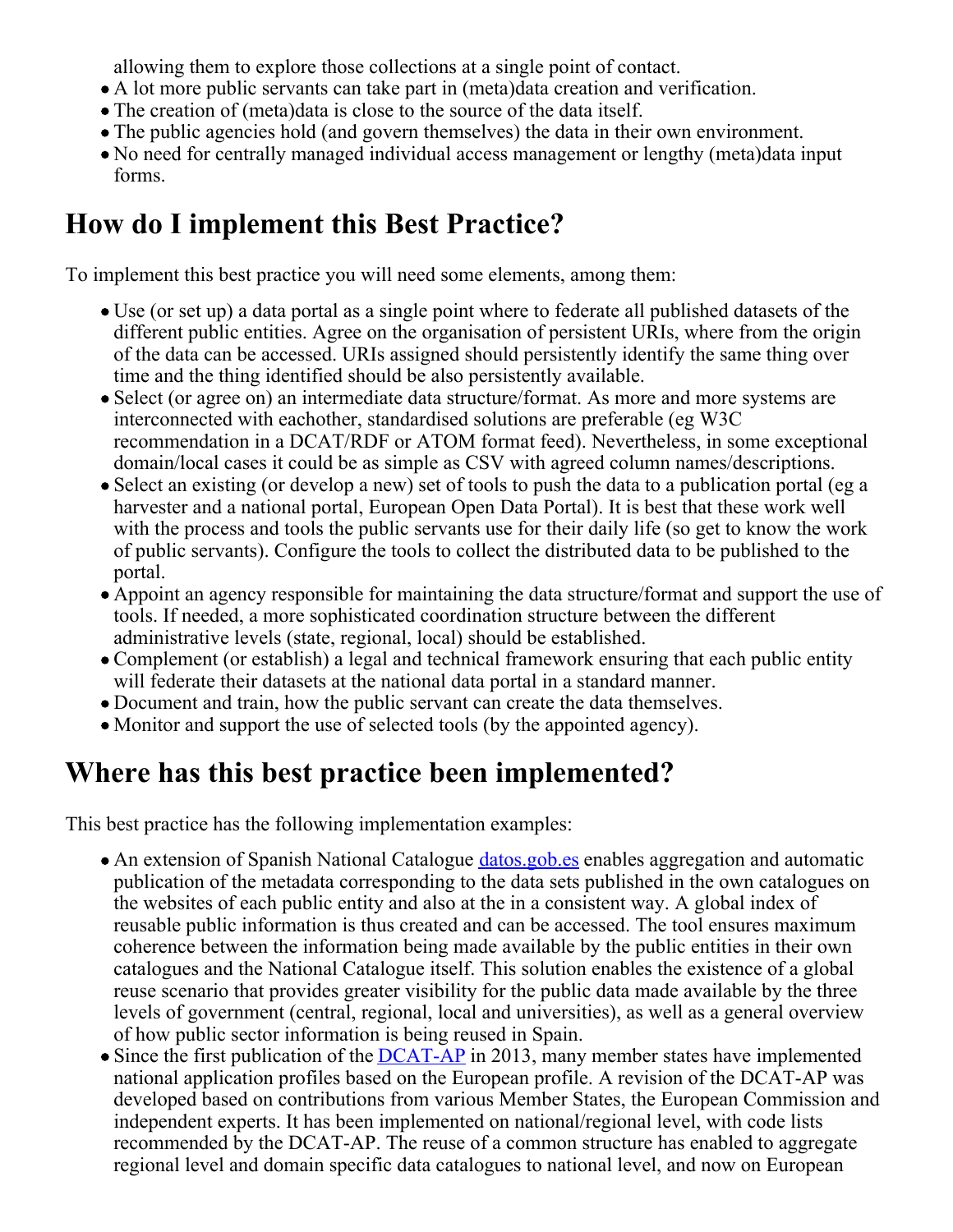level.

- Estonia's wealth of services has clearly indicated a need for a more structured and methodical approach to national-level service portfolio management. Data suppliers provide information on the public services they provide in the data format agreed either using the data extractions tools developed or manual data entry. That information is collected and stored centrally in a searchable format.
- To increase interoperability in the exchange of data between public agencies, Germany has developed a set of different free to use tools (under the name of XÖV meaning "XML for public administrations"). These tools aim to support the standardisation of data structures and codes lists. The tools can be used to create and manage code lists ([Genericoder](http://genericoder.xoev.de/)), to browse in public agency data standards ([InteropBrowser](http://interopbrowser.xoev.de/)) or data structures ([XRepository](http://www.xrepository.de/)).

| Country | Implementation                                         | <b>Contact Point</b>                                                  |
|---------|--------------------------------------------------------|-----------------------------------------------------------------------|
| Spain   | The Spanish National Catalogue                         | soporte@datos.gob.es                                                  |
|         | European Union European Data Portal                    | help@europeandataportal.eu                                            |
| Estonia | Estonian Public Service Catalogue riigiteenused@mkm.ee |                                                                       |
| Germany |                                                        | Coordination Office for IT standards joerg.hofmann@finanzen.bremen.de |

#### **References**

- Samos workshop: [A Federation Tool for Open Data Portals](https://www.w3.org/2013/share-psi/wiki/images/c/cc/Share-PSI_FederationTool_v03_en_paper_SCG.pdf) M<sup>ª</sup> Dolores Hernández Maroto
- Berlin Workshop: [Implementing The DCAT Application Profile For Data Portals In Europe](https://www.w3.org/2013/share-psi/wiki/images/6/65/Share-PSI_Berlin_Workshop_DCAT-AP_session_proposal_v0.03.pdf), Nikolaos Loutas, Makx Dekkers
- Berlin Workshop: [Estonian Metadata Reference Architecture](https://www.w3.org/2013/share-psi/wiki/images/0/0e/Pilot_Description_(Extract).pdf) Hannes Kiivet
- Berlin Workshop: [German XML for public administration "XÖV" tool chain in action](https://www.w3.org/2013/share-psi/workshop/berlin/XOEV) Sebastian Sklarß ]init[ AG, Lutz Rabe

# **Local Guidance**

This Best Practice is cited by, or is consistent with, the advice given within the following guides:

- (Belgium) [Open Data Handleiding](https://www.w3.org/2013/share-psi/lg/Belgium#vlGuide) Open Data Handbook
- $\bullet$  (CzechRepublic) [Standardy publikace a katalogizace otevřených dat veřejné správy ČR](https://www.w3.org/2013/share-psi/lg/CzechRepublic#czOpenDataStandards) Open Data Standards
- (Estonia) [Avaandmete loomise ja avaldamise juhend](https://www.w3.org/2013/share-psi/lg/Estonia#eeGuide) Open Data Guidelines
- (Germany) [Open Government Data Deutschland](https://www.w3.org/2013/share-psi/lg/Germany#deGuide)
- (Hungary) [Nyílt Adatok kézikönyv](https://www.w3.org/2013/share-psi/lg/Hungary#huGuide) Open Data Handbook
- (International) [Using Open Public Sector Information](https://www.w3.org/2013/share-psi/lg/International#togGuide)
- (International) [DCAT application profile implementation guidelines](https://www.w3.org/2013/share-psi/lg/International#dcatap)
- (International) [Open Data Handbook, Solutions Bank](https://www.w3.org/2013/share-psi/lg/International#okhbsb)
- (Ireland) [Guide for publishers](https://www.w3.org/2013/share-psi/lg/Ireland#ieOpenData)
- (Italy) [Linee Guida Nazionali per la Valorizzazione del Patrimonio Informativo Pubblico](https://www.w3.org/2013/share-psi/lg/Italy#itGuide) National Development Guidelines for Public Sector Information
- (Latvia) [Atvērto datu vadlīnijas](https://www.w3.org/2013/share-psi/lg/Latvia#lvGuide) Open Data Guidelines
- (Lithuania) [Viešojo Sektoriaus Informacijos platinimo gerosios praktikos](https://www.w3.org/2013/share-psi/lg/Lithuania#ltGuide) Best Practices for Sharing Public Sector Information
- (Luxembourg) [Recommandations pour l'ouverture des données publiques](https://www.w3.org/2013/share-psi/lg/Luxembourg#luGuide) Recommendations for opening data
- (Norway) [Veileder i tilgjengeliggjøring av offentlige data](https://www.w3.org/2013/share-psi/lg/Norway#noOpenData) Guide to making public data